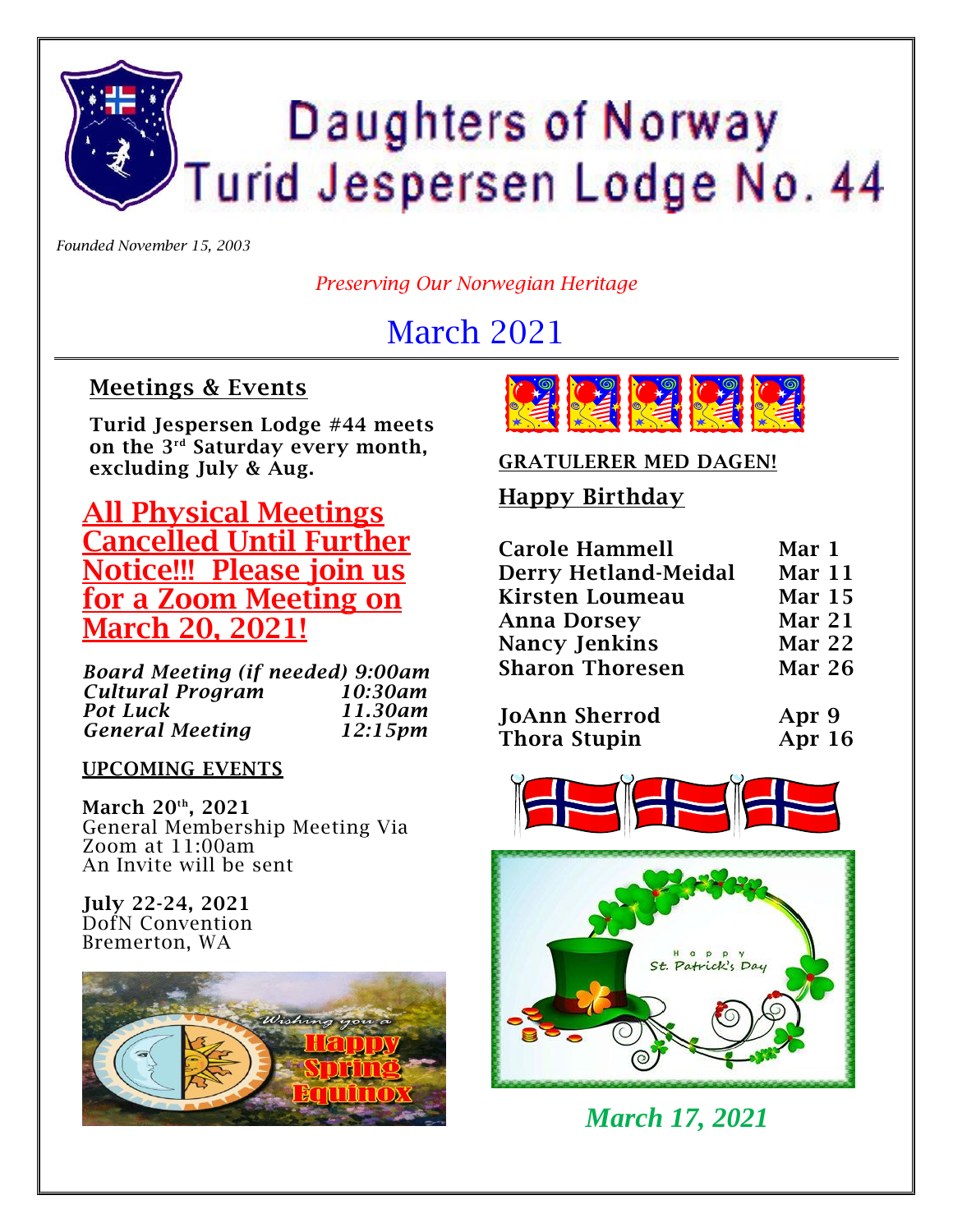#### **Meetings & Events:**

SofN Norge Lodge, Vista – Norway Hall -- -- Sat Apr 17<sup>th</sup>, 2021 6:oopm Sunset "Viking Style" dinner. Socially distanced outdoor dining by bonfire with Storytelling and music. Viking Garb encouraged but not required. \$20 All reservations will be pay-atthe-door by emailing James at [jjerpseth@gmail.com.](mailto:jjerpseth@gmail.com) RSVP by Apr 13<sup>th</sup>.

SofN Vinland Lodge, Temecula – Zoom Meetings at 11:00am on the  $1^{st}$  Sat of each month. Meeting ID: 423 234 8177 Passcode: yCp0js

DofN Hulda Garborg, Fallbrook – Zoom Meeting on Mar  $13^{th}$  at 11:00am.

#### **Holidays and Observances in Norway in 2021**

| Date |                      | <b>Name</b>                              | <b>Type</b>                                    | <b>Flag</b><br>Day |
|------|----------------------|------------------------------------------|------------------------------------------------|--------------------|
|      | Mar 20 Saturda<br>٧  | March<br>Equinox                         | Season                                         |                    |
|      | Mar 28 Sunday        | Daylight<br><b>Saving Time</b><br>starts | Clock<br>change/D<br>aylight<br>Saving<br>Time |                    |
|      | <b>Mar 28</b> Sunday | Palm Sunday                              | Observa<br>nce                                 |                    |



Sisters, as many of us are still sheltering-in-place, perhaps some of you have picked up old hobbies or done a major home project. Would you like to share with the rest of us? Please send any items of interest to me at [clymensrl@](mailto:clymensrl@gmail.com)  [gmail.com.](mailto:clymensrl@gmail.com) Thanks!

### **General Zoom Meeting Minutes February 20th, 2021 (Abridged)**

#### **Meeting was called to order at 11:49 am via Zoom**

Pledge of Allegiance, National Anthems

- Members shared the history of their sweaters.
	- Dona informed everyone about the passing of Nancy Jenkins husband. **Inspiration/Reading** – Our President Dona read a beautiful and inspirational message of riding the waves of grief.
- Carla Nordstrom volunteered for next time(s)

**Report from January General Meeting** – Secretary Barbara Currie read January 16 meeting minutes.

**Treasurer's Report** was sent to the officers via email from Ronna and discussed further in Good to the Order. **Correspondence** - Secretary Barbara Currie mentioned the correspondence received from the Grand Lodge regarding College/University Scholarship applications and information about upcoming Grand Lodge meetings and convention.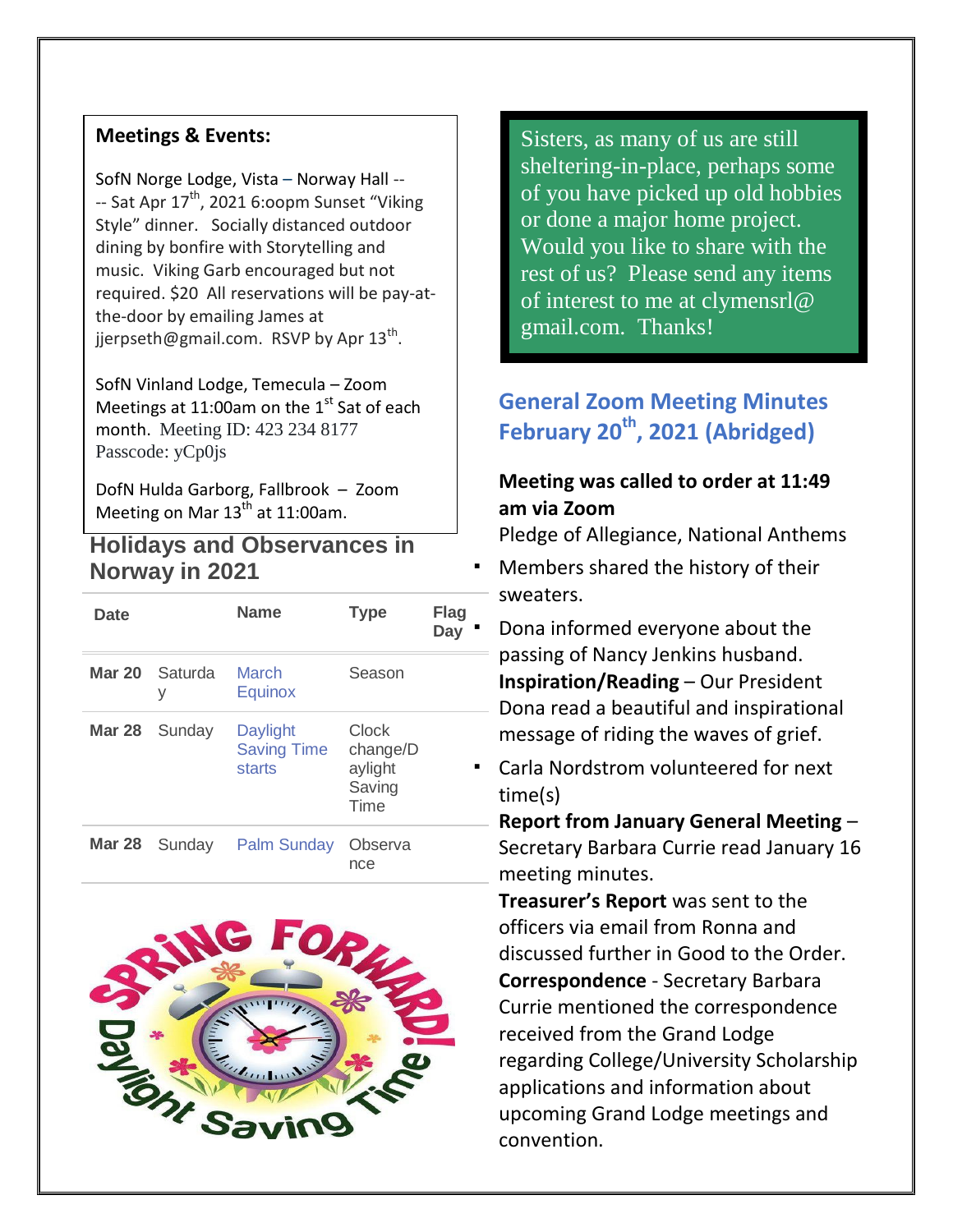#### **Old Business**

- 1. Comments for the ongoing NORSK CLASS were shared with the group.
- 2. Comments for Book Club were shared. They are reading the book *The Paris Secret* by Natasha Lester. Please contact Lindsey if interested. First meeting is today.
- 3. Carla Nordstrom gave an update on the Murray Center Deposit. The Murray Center is returning all deposits and no longer holding them for future events. A check will be mailed to Berit next week. **New Business**

1. DON National Convention discussed by President Dona. Location is Bremerton Washington. Dona and other expressed interest in going depending upon health conditions/ vaccinations. Send email to Dona if interested.

#### **Good of the Order**

- 1. Pat Shaker updated the members of the past donations. In Feb 2021 we would normally donate for years 2020-21
- 2. A motion to hold-off making 2020-21 donations until our chapter can have a fundraiser was passed by majority of members.
- 3. A motion to make \$100 donation to NAMI OC in the memory of Paul Constantine was passed by all members.
- 4. The Norwegian government has bailed out the Norwegian airlines for domestic and European flights. No long-haul flights currently.

#### *Next Turid Jespersen ZOOM Meeting March 20, 2021*

Respectfully submitted, Barbara Currie, Secretary

#### **Turid Jespersen Shirts:**

Sisters, if you would like one of the TJ shirts for a gift or for yourself, they are available for \$20 (includes shipping).

Contact Berit Austin Funnemark at [tireb57@hotmail.com.](mailto:tireb57@hotmail.com)



#### Daylight saving time

From Wikipedia, the free encyclopedia

Daylight saving time (DST), also daylight savings time or daylight time (the United States and Canada) and summer time (United Kingdom, European Union, and others), is the practice of advancing clocks during warmer months so that darkness falls later each day according to the clock. The typical implementation of DST is to set clocks forward by one hour in the spring ("spring forward") and set clocks back by one hour in autumn ("fall back", from the [North American English](https://en.wikipedia.org/wiki/North_American_English) word "fall" for autumn) to return to [standard time.](https://en.wikipedia.org/wiki/Standard_time) As a result, there is one 23-hour day in late